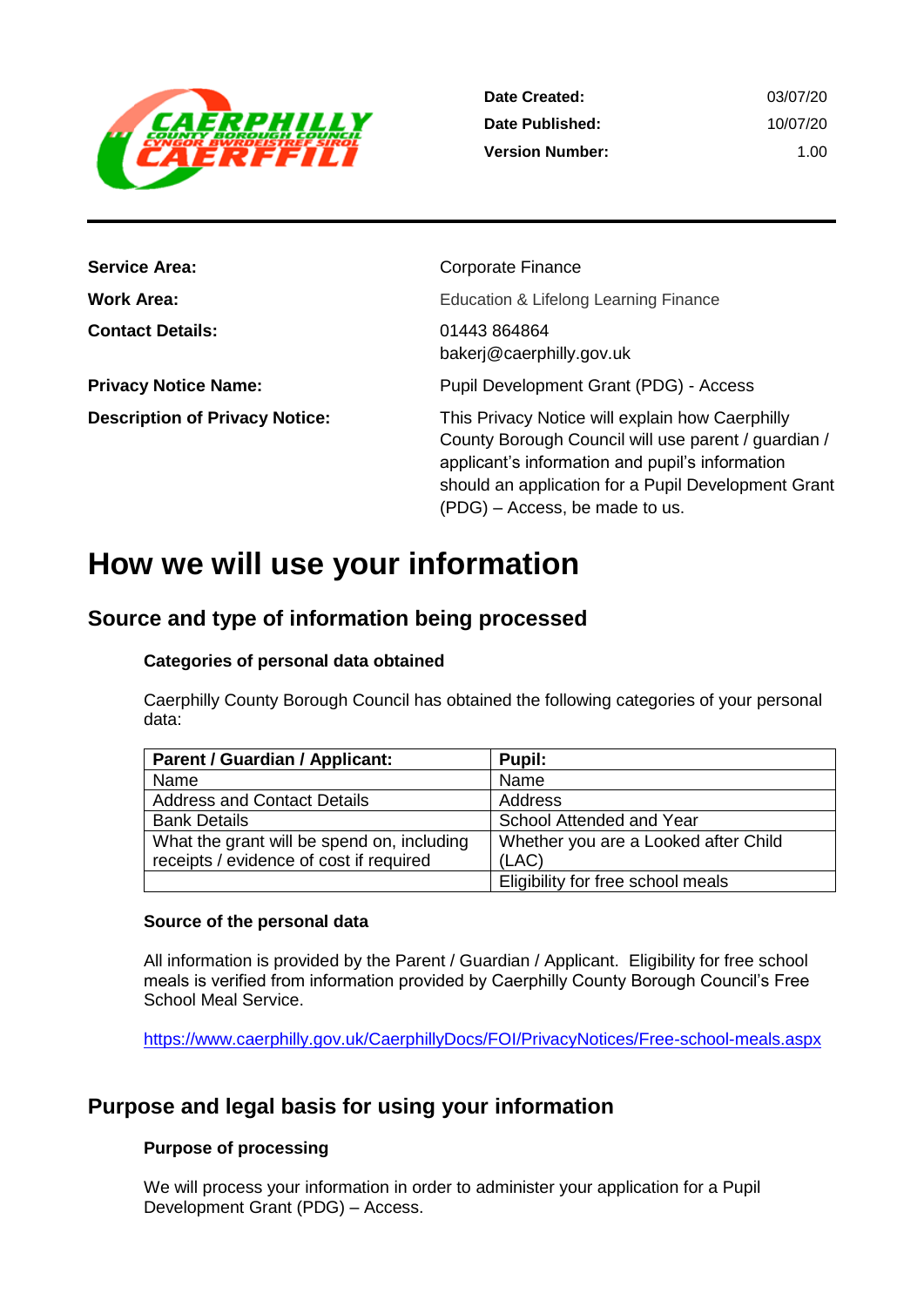#### **Legal basis for processing**

There is a public task obligation to process your information detailed below:

Caerphilly County Borough Council is administering these grants under funding providing by Welsh Government, under Sections 14-17 of the Education Act 2002.

In order for the processing of personal data to be lawful under the General Data Protection Regulations 2016, a valid condition from Article 6 of the Regulations must be identified, which is outlined below:

1(e) processing is necessary for the performance of a task carried out in the public interest or in the exercise of official authority vested in the controller;

### **Who will have access to your information**

#### **Identity of Data Controller and Data Protection Officer**

The Data Controller for your information is Caerphilly County Borough Council. The Data Protection Officer is:

Ms Joanne Jones Corporate Information Governance Manager / Data Protection Officer Email: dataprotection@caerphilly.gov.uk Tel: 01443 864322

#### **Details of main users of your information**

Pupil Development Grant (PDG) – Access, will be administered by Education & Lifelong Learning Finance.

#### **Details of any sharing of your information within Caerphilly County Borough Council**

Parent / Guardian / Applicant details (name, address, contact details, bank details, grant amount and type of grant) will entered into our finance system and may be accessed by other Caerphilly County Borough Council officers, authorised to have access to this system.

Caerphilly County Borough Council has a duty to detect and prevent fraud in order to protect public funds, therefore grant information may be accessed by Internal / External Audit for this purpose.

#### **Details of any sharing of your information with other organisations**

We will not share your information with other organisations unless there is a legal basis for doing so.

As a condition of the Wales Government funding for these grants, we must;

- Allow access / share your information with Welsh Government, Wales Audit Office or European Commission, if required, for audit purposes.
- Participate in any fraud prevention initiatives as required by Welsh Government, which may involve sharing your information with other organisations for the purposes of the detection and prevention of fraud.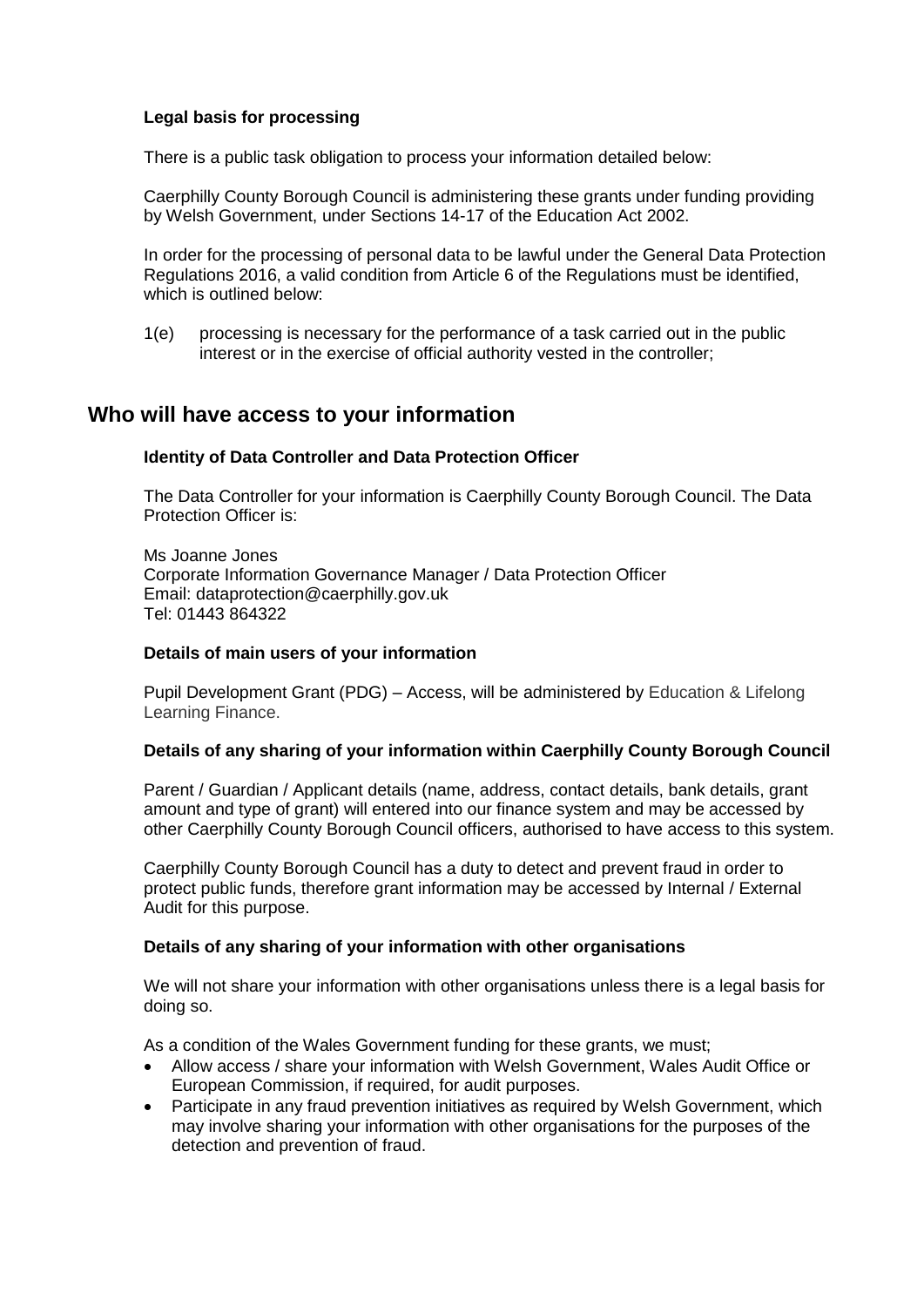Under paragraph 17 of Schedule 8 the Government of Wales Act 2006 the Auditor General for Wales has extensive rights of access to documents and information relating to monies provided by the Welsh Government.

#### **Requests for information**

All recorded information held by Caerphilly County Borough Council may be subject to requests under the Freedom of Information Act 2000, Environmental Information Regulations 2004 and Data Protection legislation.

If the information you provide is subject to such a request, where possible Caerphilly County Borough Council will consult with you on its release. If you object to the release of your information we will withhold your information if the relevant legislation allows.

## **How long will we retain your information**

#### **Details of retention period**

How long Caerphilly County Borough Council retains information is determined through statutory requirements or best practice.

We will retain all information in relation to this application for 7 years.

## **Your Rights (Inc Complaints Procedure)**

#### **Your rights under the Data Protection**

Data Protection gives data subjects (those who the information is about) a number of rights:

- The right of subject access Application forms for this process are available on our website: [SAR Form](http://www.caerphilly.gov.uk/CaerphillyDocs/Council-and-democracy/sar_form.aspx)
- The right to be informed
- The right of rectification
- The right to erasure
- The right to restrict processing
- The right to object
- The right to data portability
- Rights in relation to automated decision making and profiling.

Further information on your rights is available from: [www.ico.org.uk.](http://www.ico.org.uk/)

To enact your rights please contact the service area detailed on the top of this form.

#### **Complaints Procedure**

If you are unhappy with the way that Caerphilly County Borough Council has handled your request / information, you have the right of complaint. Please contact the Service Area detailed at the top of this document outlining your issues.

If you remain unhappy you also have a right of complaint to the Information Commissioner's Office. Please follow this link for further information on the complaints process.

[www.caerphilly.gov.uk/My-Council/Data-protection-and-freedom-of-information/Questions](http://www.caerphilly.gov.uk/My-Council/Data-protection-and-freedom-of-information/Questions-and-complaints)[and-complaints](http://www.caerphilly.gov.uk/My-Council/Data-protection-and-freedom-of-information/Questions-and-complaints)